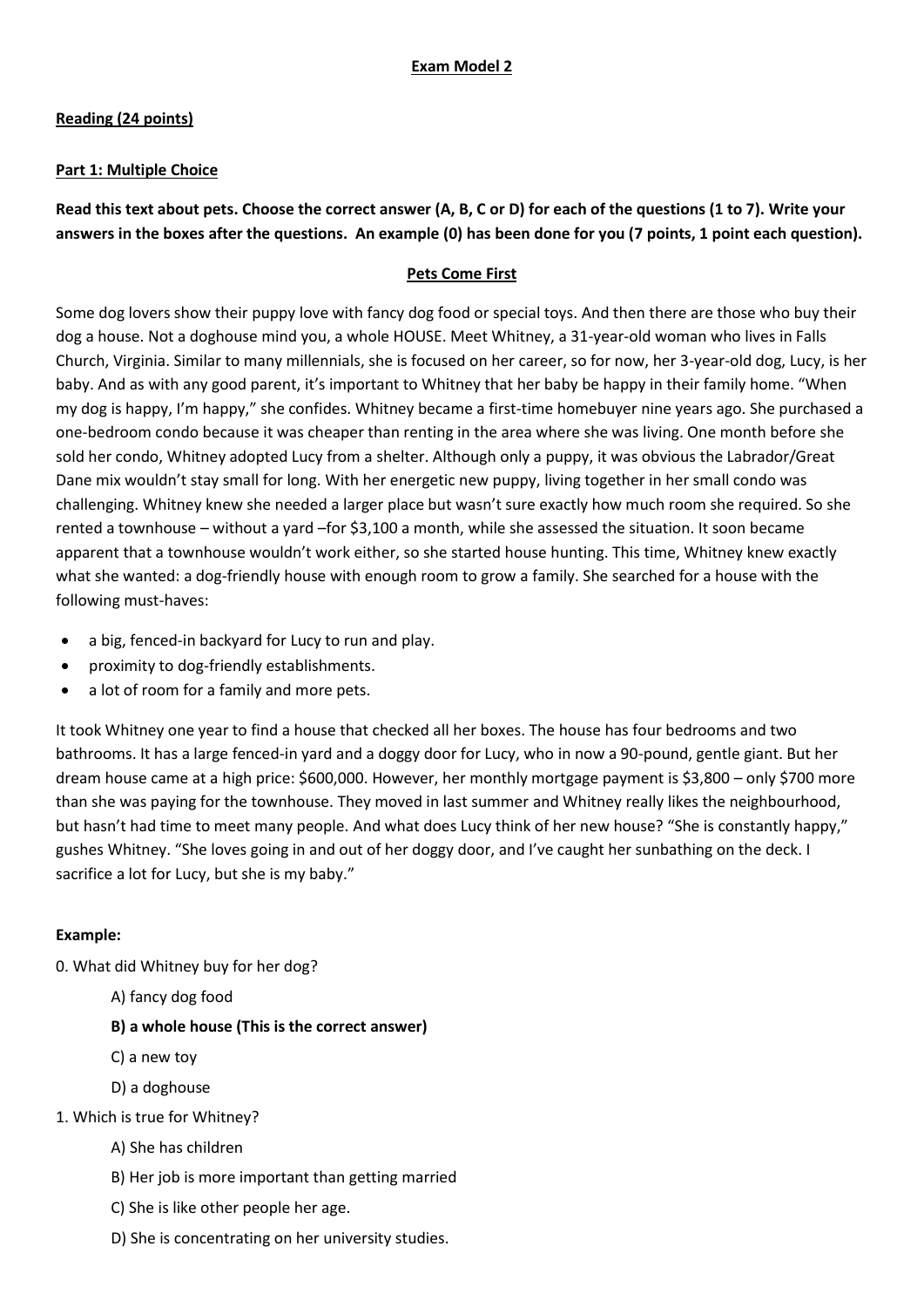#### 2. Why did Whitney buy a condo?

- A) She needed more space for her dog.
- B) She couldn't afford renting any longer.
- C) She wasn't happy where she was living.
- D) It wasn't as expensive as other options.
- 3. What did Whitney realize soon after adopting Lucy?
	- A) Lucy was more energetic than she had expected.
	- B) She knew that Lucy was going to grow quickly.
	- C) She was glad that she had sold the condo.
	- D) The condo was adequate for their needs.
- 4. Why did Whitney rent the townhouse?
	- A) She wanted to own a house.
	- B) She needed time to evaluate her living situation.
	- C) She knew how much space she needed and the townhouse was bigger.
	- D) She wanted a place that had a yard.
- 5. Which was not a requirement for Whitney's new house?
	- A) to be near a dog park.
	- B) to be big enough for additional animals.
	- C) to have four bedrooms.
	- D) to have a large garden with a gate.
- 6. What would Whitney say about her new house?
	- A) "It was expensive, but worth it."
	- B) "It's cheaper than the townhouse."
	- C) "The neighbours are very friendly."
	- D) "It was very cold when we first got there."
- 7. The main point of this article is…
	- A) to give suggestions on how to care for a dog.
	- B) to highlight the sacrifices that pet owners have to make.
	- C) to give an example of how pets are treated as an equal part of the family.
	- D) to show how difficult it is to find a house if you have a pet.

|  | $2 \mid 3 \mid$ | 4 | 5 |  |
|--|-----------------|---|---|--|
|  |                 |   |   |  |

Source: http://www.copyrightfreecontent.com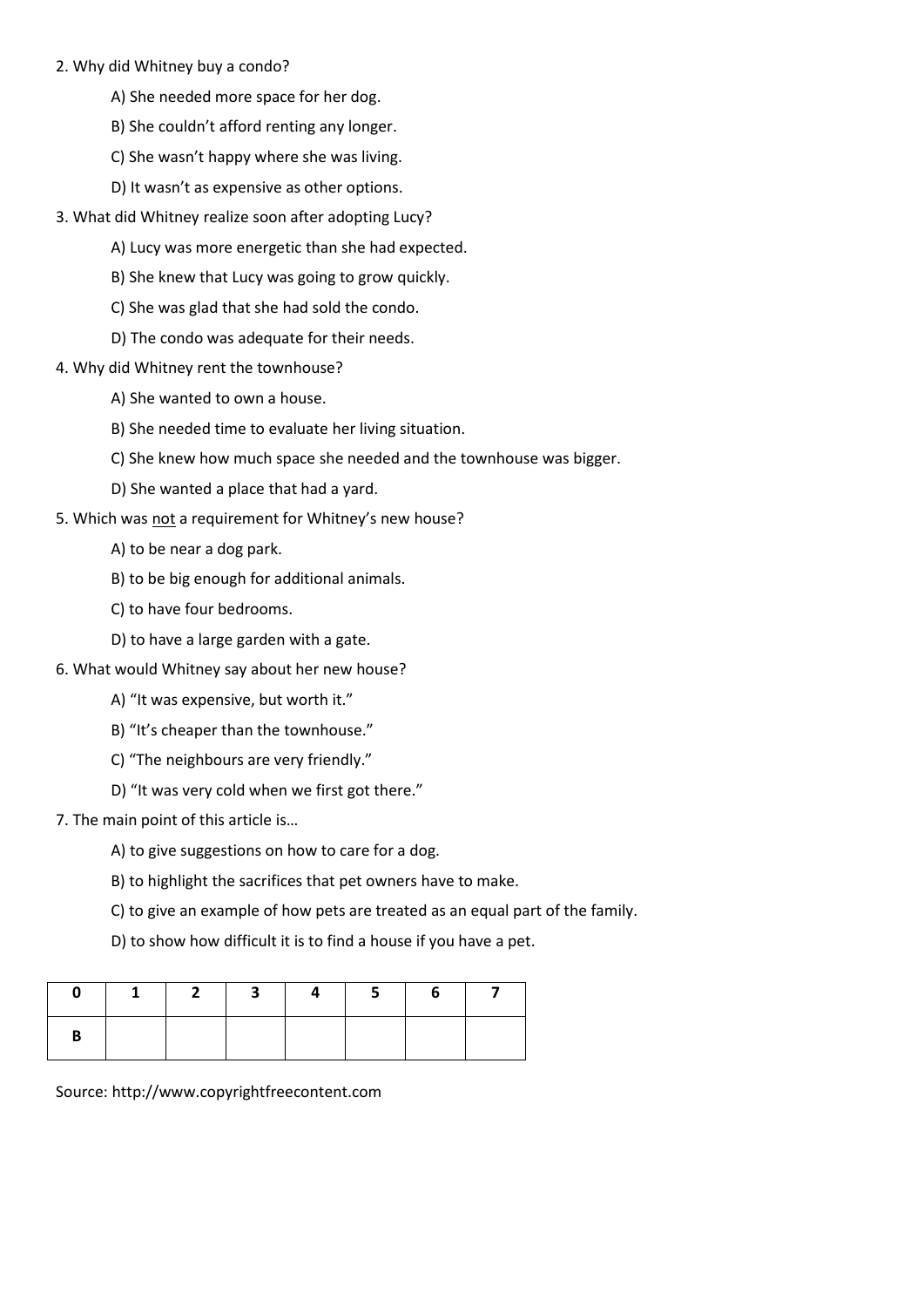#### **Part 2: Multiple Matching**

**Read the four different stories on the next page of people describing their experience learning a foreign language. For questions 1-10, choose from the stories (A – D). The letters may be used more than once. An example (0) has been done for you (10 points, 1 point each).**

**Which…**

**10.**



| $0$ 1 2 3 4 5 6 7 8 9 10 |  |  |  |  |  |
|--------------------------|--|--|--|--|--|
|                          |  |  |  |  |  |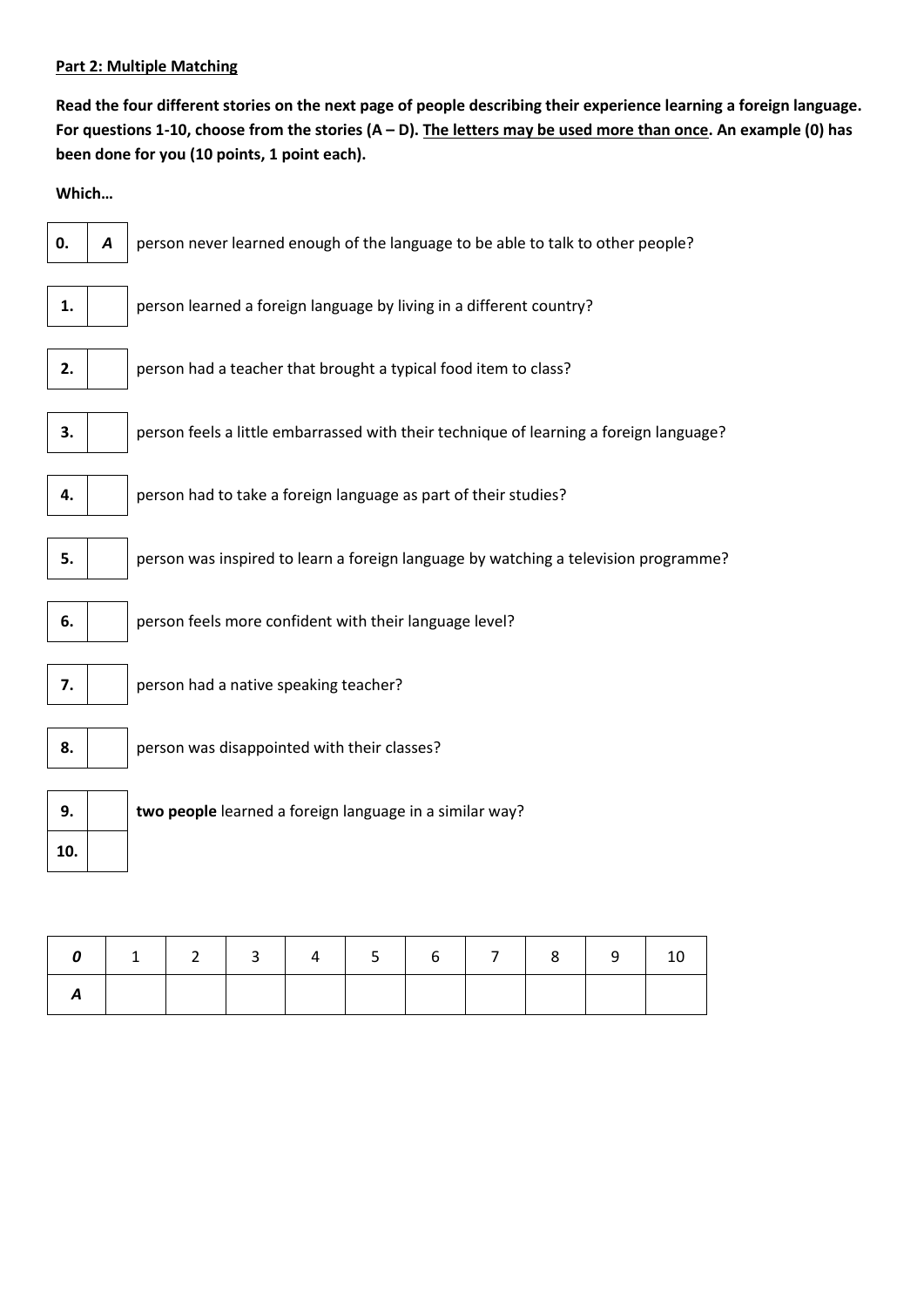### **Learning a Foreign Language**

- **A.** In college I was required to take three different languages. I had always wanted to learn German so I decided to take one year of French and Italian and three years of German. Our German teacher had German speaking parents and spent two years living abroad in Vienna when she was in high school. She was a lovely person and sometimes she would bring us a typical chocolate candy from Austria called "Ildefonsos". Despite that, I wasn't terribly keen on the classes because we spent most of the time analyzing the grammar and vocabulary of old German poetry. I never learned how to have a proper conversation.
- **B.** I've always had difficulty learning English, but managed to keep a positive attitude toward the subject, thanks to my first English teacher from a local language academy. Our classes were always very dynamic. We would play games, perform different role plays like pretending to buy food or clothes, or sing songs. As an adult, I would still like to watch a television programme in English and understand what they are saying. However, I still try to learn by putting CDs in my car and repeating the dialogues. I'm sure that the other drivers that pass me by think I'm crazy.
- **C.** I decided to spend five years in China because I thought that it would be good for my career in business. I took a class where we only used Chinese since almost all of us spoke a different language. The teacher used pictures and gestures to explain vocabulary and grammar. It was difficult at first, but little by little, I was able to understand what people were saying and actually start having conversations with them. Now, I can watch any Chinese television programme and understand everything. I hope my story inspires people to learn a new language!
- **D.** I always had a passion for learning Spanish. Ever since I saw Dora the Explorer on television when I was a little kid, I always imagined myself visiting exotic places and talking to the natives. I decided to take a Spanish course at the local Adult Education Center. Our teacher was from Mexico and she was fantastic! We would learn a lot of vocabulary and grammar and then practised it by doing different drama activities. Once we even created a restaurant in our class and we all had to pretend to be the waiters, waitresses, chefs and customers. We even had a party in class where everyone had to make and bring a typical Mexican dish. It was a lot of fun!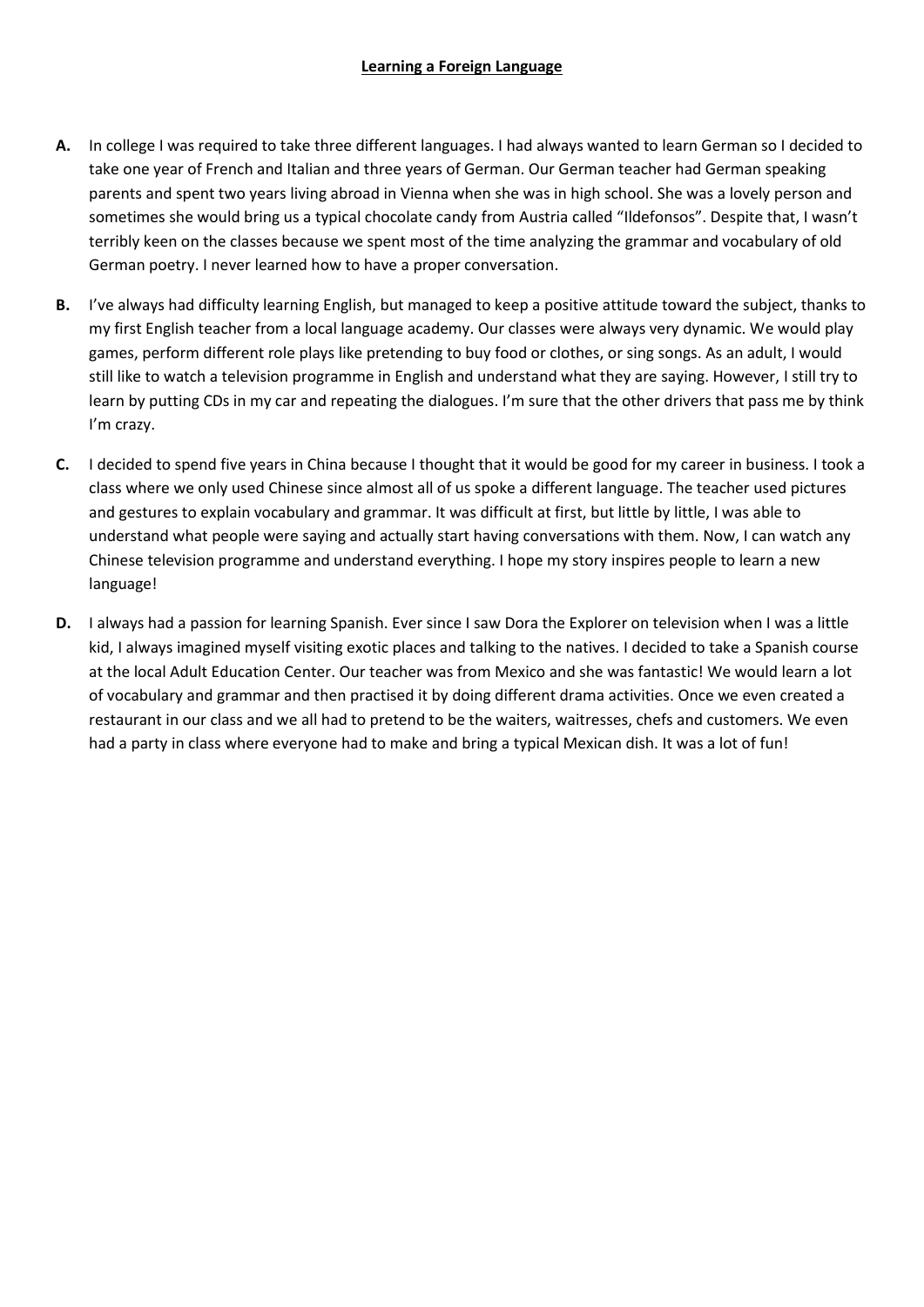### **Part 3: Heading Identification**

**You are going to read some reviews of a hotel. The headings of each review are missing. Choose the best option from the list (A-I) for each gap (1-7) in the text. There is one extra heading that you do not need to use. Write your answers in the boxes after the text. There is one example (0) in the first review (7 points, 1 point each question).**

0. \_\_\_\_\_\_\_\_\_\_\_\_\_\_\_**C**\_\_\_\_\_\_\_\_\_\_\_\_\_\_\_\_\_\_\_\_\_\_

*I stayed at this hotel by accident when the airport was closed due to poor weather conditions. We were very lucky to get a room since there were so many other passengers looking for accommodation. The staff was exceptional and got us to our room quickly so that we could finally get some sleep.*

1. \_\_\_\_\_\_\_\_\_\_\_\_\_\_\_\_\_\_\_\_\_\_\_\_\_\_\_\_\_\_\_\_\_\_\_\_\_\_

My family and I resided at this hotel and we were quite pleased during our three night stay. Our rooms were comfortable and spacious with great amenities such as a refrigerator, microwave, and coffeemaker. At the hotel restaurant, we enjoyed wonderfully made cocktails in the evenings. We greatly enjoyed our stay!

2.

I decided to stay at this property after reading positive reviews, but was disappointed. The air freshener that they used in the lobby and in the rooms was very strong and unpleasant. It was like cheap men's cologne. The bad odor gave me a terrible headache. I complained to the staff, but they said that there was nothing that they could do. Apart from that, it's not a bad hotel. So if you don't have a sensitive nose, you're fine.

3. \_\_\_\_\_\_\_\_\_\_\_\_\_\_\_\_\_\_\_\_\_\_\_\_\_\_\_\_\_\_\_\_\_\_\_\_\_\_

We loved the restaurant at this hotel. Our waitress's name was Michelle, and she was very helpful in recommending things from the menu. Everything we ate was amazing! We especially loved the broiled salmon and the dark chocolate cake for dessert! Some people have said that the restaurant was very expensive, but I thought everything was quite reasonable!

 $4.$ 

The hotel was amazing. If there was a problem, a member of the staff was there straight away to help you. The food at the restaurant was a bit expensive, I thought, but this hotel is far superior to many other higher priced ones that I've stayed at. I seriously cannot recommend them enough.

 $5.$ 

I came here for an overnight business trip. The staff at the front desk was very attentive. I think they were the best part of the hotel. The rooms were an adequate size and clean, but the beds were a little uncomfortable and I did not get a good rest. Overall the hotel is fine if you're only in town for a couple of days, but I wouldn't recommend it for a longer stay.